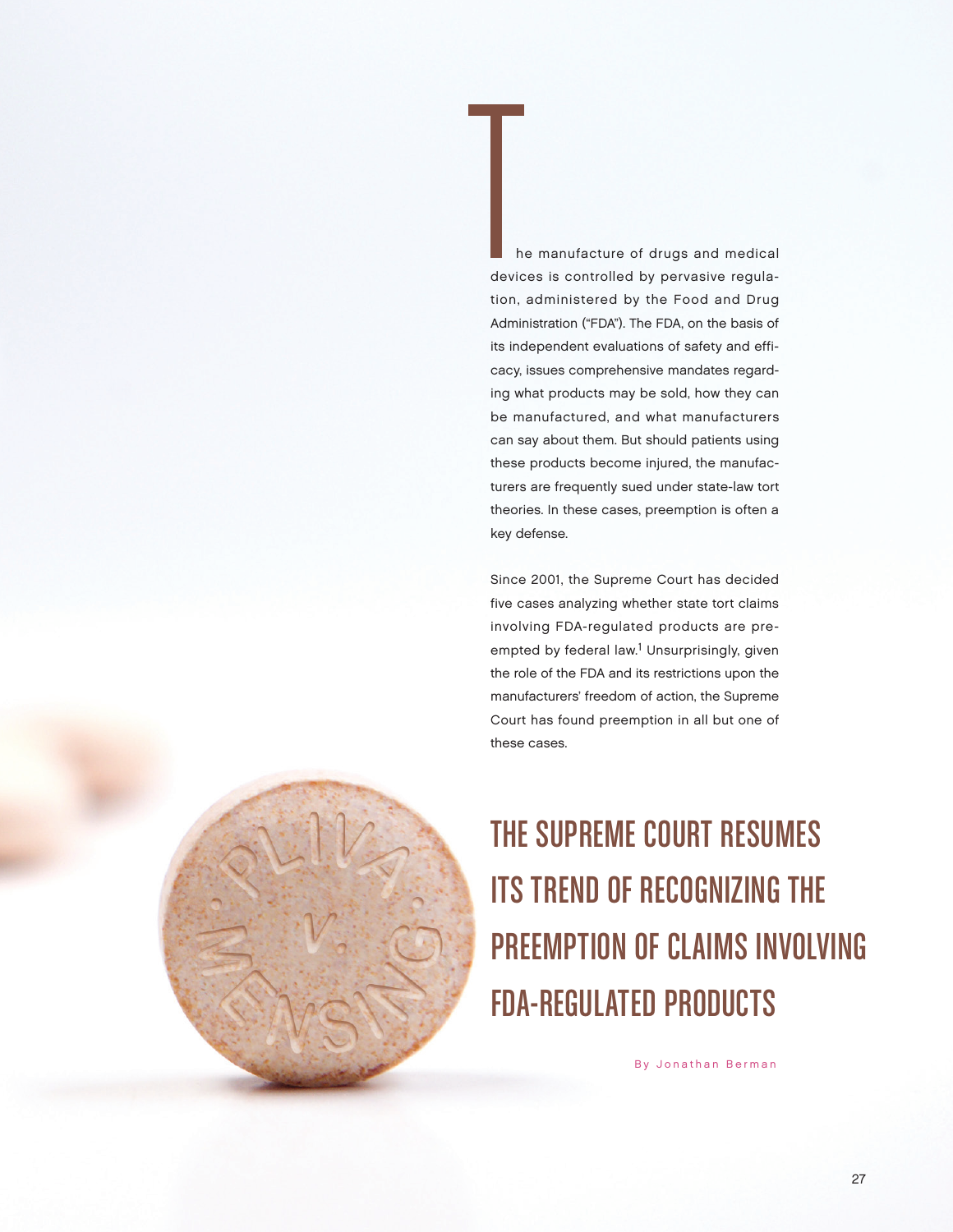The exceptional case, the 2009 Wyeth decision, held that consumers can sue the manufacturers of brand-name drugs for failure to provide adequate warnings. The most recent Supreme Court decision, Pliva, Inc. v. Mensing, 131 S. Ct. 2567 (2011), presented very similar facts except that the drugs in question were generics. Due to differences in the regulatory scheme governing generic drugs, the Court found that Wyeth was distinguishable and that for generics it was impossible to both satisfy the standard allegedly imposed by state law and comply with federal regulations. The Court therefore returned to the prevailing trend of finding tort claims to be preempted.

Pliva is hardly likely to be the last word on preemption. A variety of efforts are already underway by plaintiffs' lawyers and advocacy groups to undercut Pliva's holding. But Pliva points the way toward unifying a fragmented area of law and points manufacturers toward a tool that could serve to strengthen preemption defenses.

## **PREEMPTION LAW**

The doctrine of preemption stems from the Supremacy Clause of the United States Constitution (Art. VI, cl. 2). The Supremacy Clause declares that "the Laws of the United States … shall be the Supreme Law of the Land." A state law is thus preempted if it "directly conflict[s]" with federal law or if "it is impossible for a private party to comply with both state and federal requirements." Pliva, 131 S. Ct. at 2577. Federal law can preempt state law either expressly or "impliedly." Buckman Co. v. Plaintiffs' Legal Comm., 531 U.S. 341, 348 & n.2 (2001). State law is preempted if it "stands as an obstacle to the accomplishment and execution of the full purposes and objectives of Congress." Medtronic, Inc. v. Lohr, 518 U.S. 470, 496 (1996). Determining whether state law has been impliedly preempted can require an inquiry into Congress's intent in enacting the relevant statute, or even into what the FDA intended when enacting regulations that are said to conflict with state law. Hillsborough County, Florida v. Automated Med. Labs., Inc., 471 U.S. 707, 716 (1985).

Preemption issues have come before the Supreme Court frequently over the last decade. In Buckman, the plaintiff had alleged that the manufacturer of bone screws had procured regulatory approval through fraudulent representations to the FDA. The Court rejected this "fraud on the FDA" theory, holding that it was in conflict with the section of the Food, Drug, and Cosmetic Act (the "Act") that gives the federal government exclusive jurisdiction to enforce the Act.2 In the 2008 Riegel decision,<sup>3</sup> the Court held that the Act preempts tort claims relating to medical devices if the FDA had granted premarket approval. And only a few months before issuing Pliva, the Court held that the National Childhood Vaccine Injury Act immunizes the manufacturers of vaccines from design-defect claims.4

## THE *WYETH* AND *PLIVA* DECISIONS

The Wyeth decision stands out from the general trend of recognizing preemption. The plaintiff in Wyeth received Phenergan to treat her nausea. Because the drug had been improperly administered, the plaintiff developed gangrene, necessitating amputation of her right forearm. She alleged, and a jury found, that the manufacturer had failed to provide adequate warnings regarding the proper method of administering Phenergan. Wyeth argued that failure-to-warn claims were preempted by federal labeling laws, which subject all prescription-drug labeling, including warnings, to FDA approval. Justice Stevens, writing for a five-judge majority, found that there was no conflict with state tort law obligations and therefore that the state-law claims were not preempted. Although warnings and other labeling cannot be changed without seeking the FDA's approval, once such approval is sought through a "changes being effected" supplemental application, a warning can be strengthened immediately, without awaiting the FDA's decision.<sup>5</sup>

Pliva presented similar facts but came to a different result. In Pliva, the plaintiffs' doctors had prescribed the drug Reglan, which is used to treat digestive-tract problems. The plaintiffs' pharmacists filled their prescriptions with the generic version of Reglan, metoclopramide. Both plaintiffs developed a severe neurological disorder known as tardive dyskinesia. In separate suits, the plaintiffs alleged that long-term use of metoclopramide caused their condition and that the generic manufacturers were liable under state tort law for failure to warn of this danger.

The Supreme Court held that generic drugs are required to provide exactly the same warning information on their labels that the FDA had approved for their brand-name counterparts.6 Thus, the generic manufacturers were precluded from issuing any additional warnings, including the warnings that the plaintiffs alleged would have prevented their injuries. Because it was impossible for the generic manufacturers to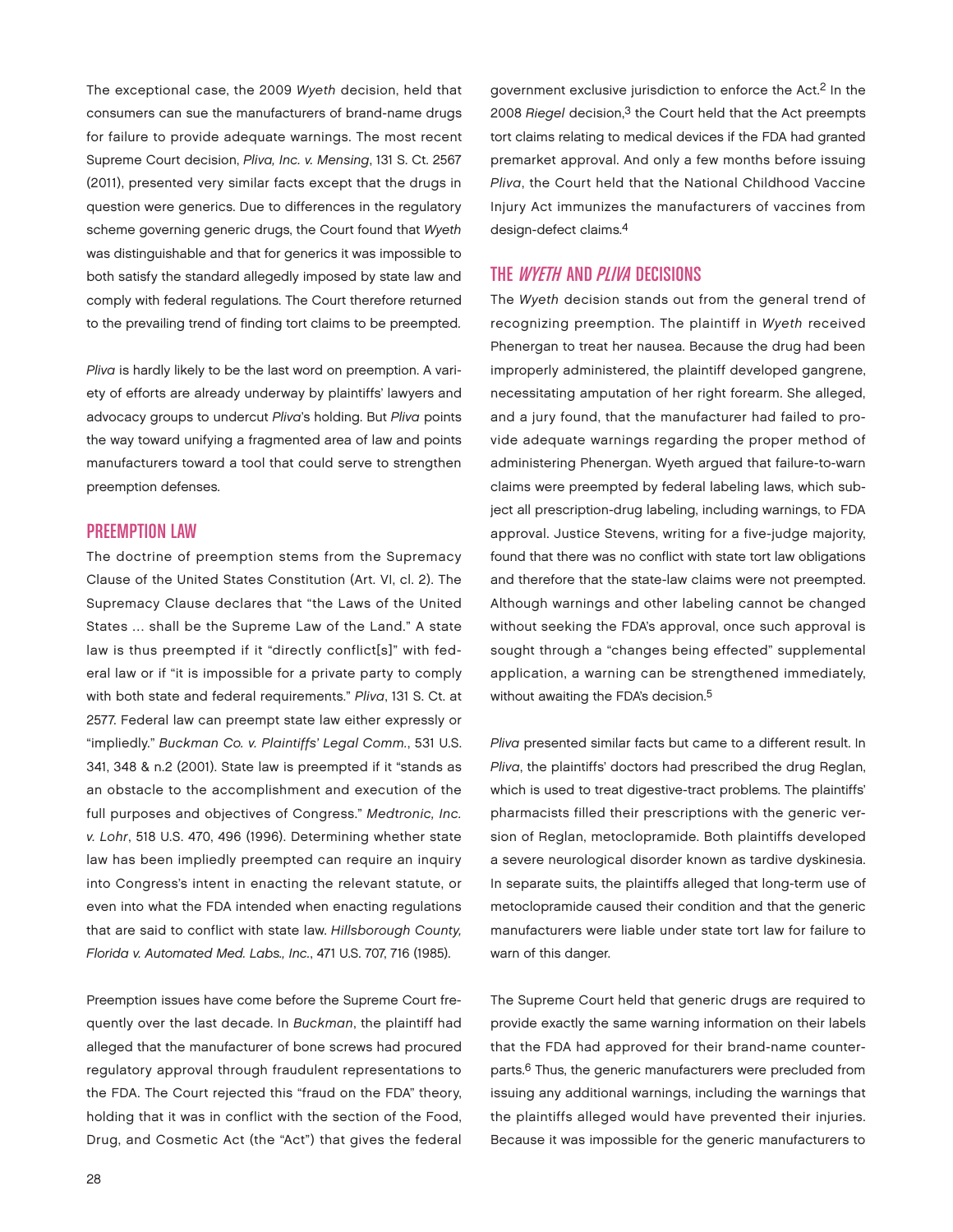Despite the lopsided track record, the *Pliva* decision is likely to encourage further litigation, since traditional duty-to-warn claims will not lie against generic companies that faithfully copied the approved labeling.

comply with both federal and state mandates, the state-law tort claims were preempted.

The Pliva Court distinguished Wyeth on narrow, fact-specific grounds. While brand-name manufacturers can add a warning immediately upon submitting a "changes being effected" supplement to the FDA, that route is not available to generics. It is this difference in the regulatory scheme that makes it possible for brand names, but impossible for generics, to conform to the obligations established by state-law duty-towarn claims. See Pliva, 131 S. Ct. at 2577–78, 2581.

# EFFORTS TO UNDERCUT PLIVA

Several attempts to minimize Pliva's impact are already afoot. Some plaintiffs, for example, have argued that even if generic-drug manufacturers cannot change the approved warnings, they can still be liable for failing to call the approved language to the attention of prescribing doctors. Thus, in recent months, two courts have held that Pliva did not preempt a claim asserting that a generic manufacturer should have sent a "Dear Doctor" letter, provided that the letter was "consistent with and not contrary to the drug's approved label."7 Although this claim was not preempted, it remains unclear whether it was viable under state law. One of the two courts explicitly refrained from finding "whether or not the Defendants in fact had a 'duty' to send a 'Dear Doctor' letter, under any legal theory."8

Other plaintiffs who purchased generic drugs will refocus their attacks onto the brand-name manufacturers. Indeed, the very day Pliva was published, a group of plaintiffs' attorneys announced its intention to advance claims against brand-name manufacturers for injuries allegedly caused by ingesting generic drugs.9

The consumers' argument extends tort law regarding the duty of care. The brand-name manufacturers know that the generic manufacturers must copy onto their own labels, word for word, the safety information from the brand-name manufacturers' labels. Thus, all patients who ingest a drug (whether the drug is brand-name or generic) allegedly will be relying upon the brand-name manufacturer's safety warnings. Therefore, the argument runs, the brand-name manufacturers have a duty of care even to other manufacturers' customers and can be found liable to anyone's customers if the labels are deficient.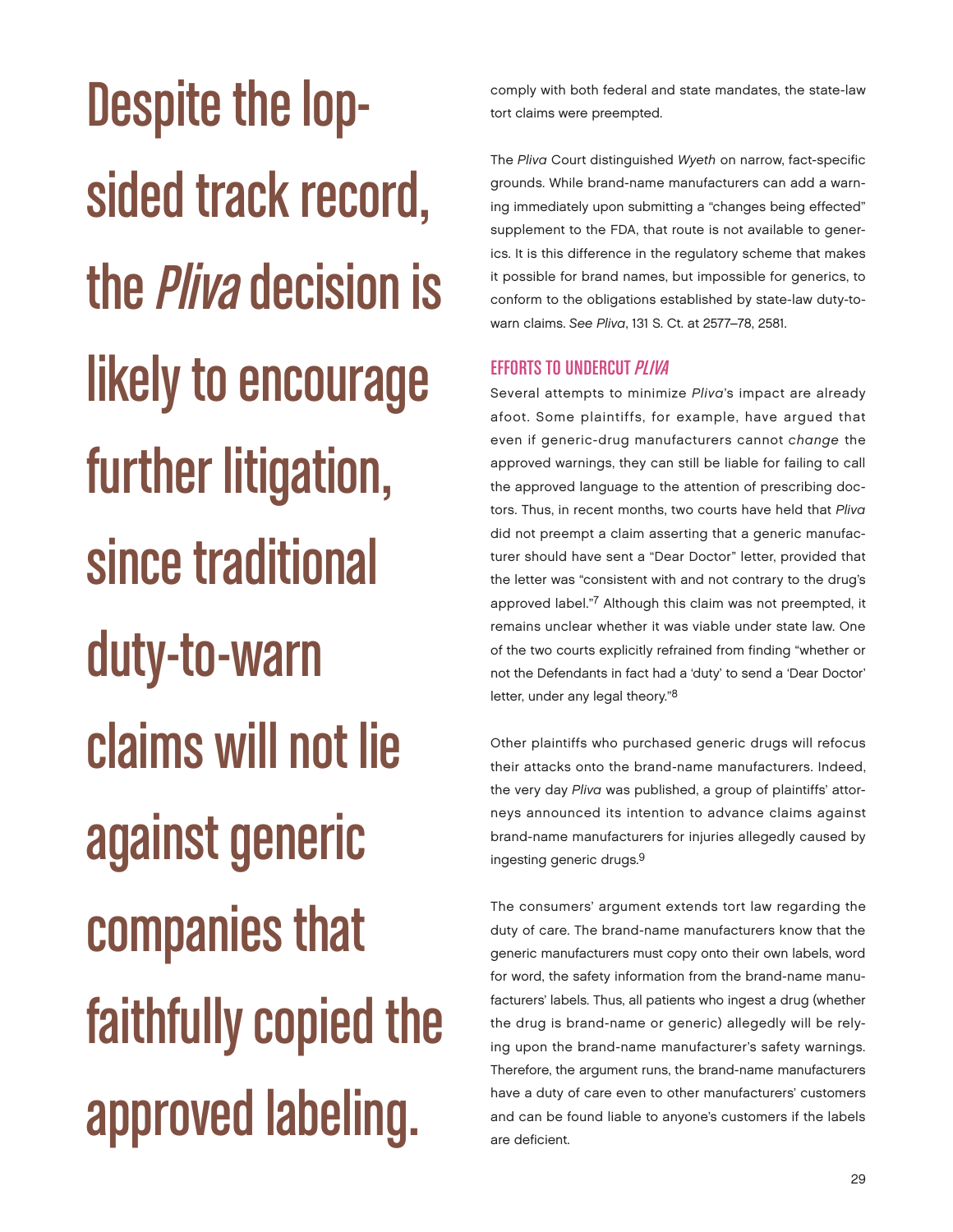This is not a new argument, nor has it been particularly successful. The claims of generic customers against brandname manufacturers are discussed in dozens of published decisions. While the consumer prevailed in California, consumers have lost almost everywhere else.<sup>10</sup> Generally, courts dismiss such claims upon the ground (among others) that product liability plaintiffs have no claim unless they can prove that they used the defendant's product.

But despite the lopsided track record, the Pliva decision is likely to encourage further litigation along these lines, since traditional duty-to-warn claims will not lie against generic companies that faithfully copied the approved labeling. Moreover, none of the existing case law comes from the highest court of any state, and most decisions are from trial courts. It is therefore open to the plaintiffs to try again, and if they fail in one state, they can try again in the others.

Another battle over the import of Pliva will be fought before the FDA. Public Citizen, a lobbying organization that purports to "defend[] democracy" by "resisting corporate power," has filed a lengthy citizen petition.<sup>11</sup> This petition asks the FDA to change its labeling regulations to permit generic manufacturers to supplement their safety warnings without prior approval. The petition points out that Pliva, in finding preemption, distinguished Wyeth on the grounds that the FDA regulation permitting immediate label changes applies only to brand-name manufacturers. Public Citizen seeks to render the regulation applicable to all manufacturers, with the explicit goal of eliminating generics' preemption defense.

One cannot know how the FDA will respond to this petition, but it is noteworthy that the Obama administration had filed an amicus brief in Pliva arguing against preemption. The FDA's deadline for responding to Public Citizen's petition is March 12, 2012. Interested parties can submit comments for the FDA's consideration.12

## PLIVA AND THE PATH TOWARD STRENGTHENING PREEMPTION Defenses

The many recent Supreme Court cases on preemption in the FDA context reflect the fractured nature of this area of law. There is no single statute governing preemption issues for all FDA-regulated products, or even for all medical products. While different code sections directly address some preemption questions,13 no one section applies across the

preemption case law. Furthermore, due to the complexity of the underlying regulatory scheme, similar fact patterns can lead to disparate results. Compare Pliva with Wyeth. A further example of this phenomenon can be seen in the cases discussing medical devices. The manufacturer of a device that received "premarket approval"<sup>14</sup> can assert preemption defenses that are unavailable to the manufacturer of a device that received approval through the "510(k)" process.15 Compare Riegel v. Medtronic, Inc., 552 U.S. 312 (2008), with Medtronic, Inc. v. Lohr, 518 U.S. 470 (1996).

The Pliva decision indicates that a more unified approach may be forthcoming. A plurality of the Court<sup>16</sup> opined that the Supremacy Clause contains a "non obstante" provision, meaning that courts should not strain to find a way to uphold both federal and state laws; state laws must give way if so indicated by the ordinary meaning of the federal law. Furthermore, an emphasis of the Pliva majority was that courts should not speculate as to what the FDA might do if asked to decide an issue pertinent to a claim. If the status of FDA regulations and approvals prevented a defendant from satisfying a standard imposed by state law, courts will not entertain conjecture as to what approvals or rule changes the defendant might have been able to obtain.

Lastly, Pliva and Wyeth point toward a way in which manufacturers can obtain more certainty regarding their liability exposures: where the proper course of conduct is unclear, one can always ask the FDA. In both Wyeth and Pliva, the defendants had not asked the FDA whether the drug warnings in question should be enhanced. Had the FDA provided a ruling, both cases would have been simple—no tort claim will lie for failing to provide a warning that the FDA expressly deemed to be inappropriate.17

Indeed, for another reason, the Pliva decision will likely encourage generics to ask the FDA to implement labeling changes. The majority noted the FDA's position that generic manufacturers are "required to propose[] stronger warning labels … if they believe[] such warnings [are] needed." Pliva, 131 S. Ct. at 2576–77.18 Whether or not the FDA's view is correct, the industry is now on notice that the FDA may consider failure to request a labeling change to be a violation of applicable regulations. One can expect the generics to take this asserted obligation seriously, which may lead to more